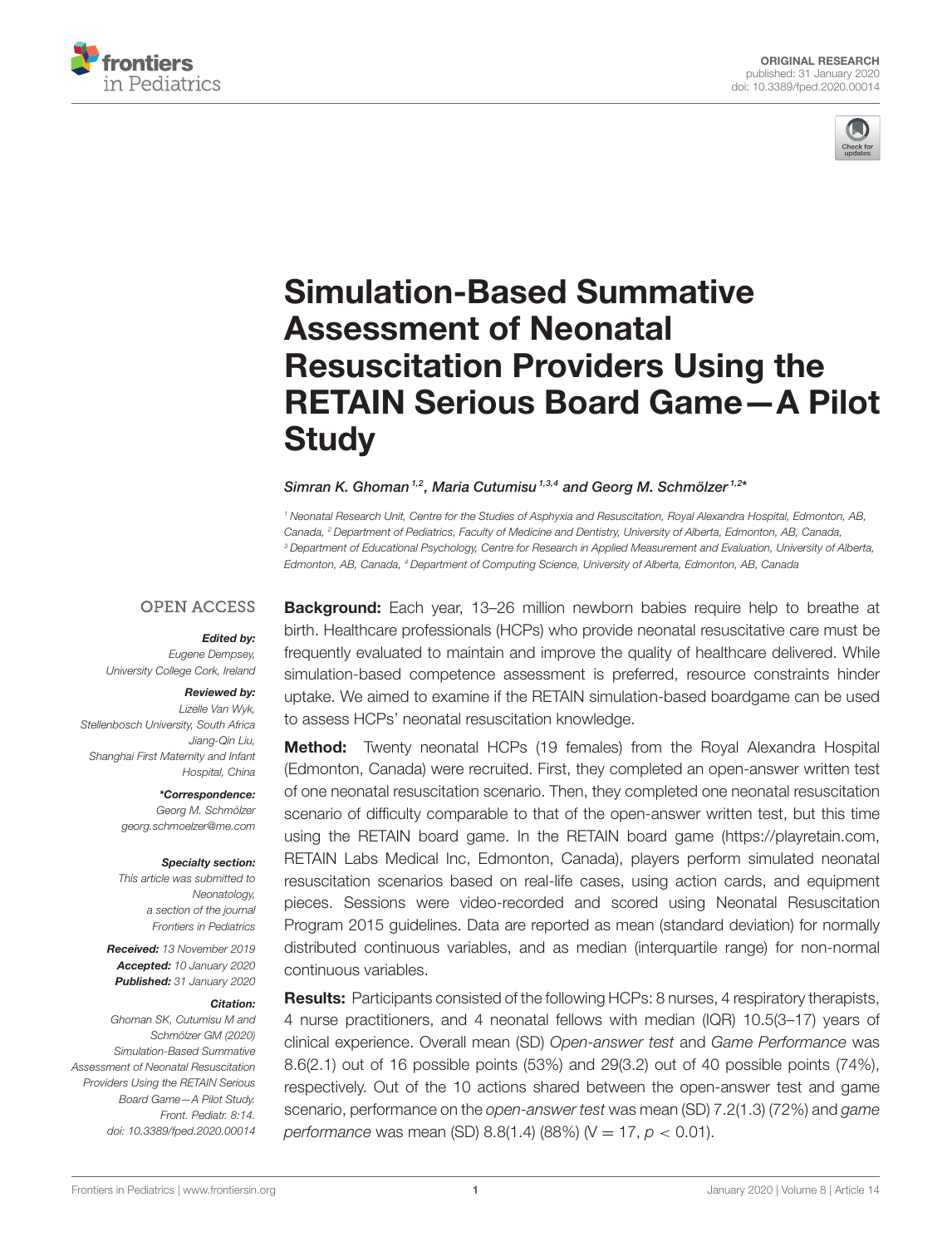**Conclusion:** RETAIN may provide an enjoyable and standardized alternative toward summative assessment of neonatal resuscitation providers. RETAIN may be used to improve more frequent and ubiquitous uptake of simulation-based competence assessment in healthcare settings.

Keywords: infants, newborn, neonatal resuscitation, simulation based education, serious game, summative assessment

## INTRODUCTION

Every day, patients and caregivers place their trust in the hands of healthcare professionals (HCPs) to provide high-quality care that improves health outcomes. Indeed, each day, over 35,000 newborn infants around the world will need help to take their first breaths [\(1\)](#page-5-0). These newborn infants and their families depend on HCPs to perform complex interventions quickly and accurately, under highly-stressful conditions [\(2\)](#page-5-1). To ensure that the quality of healthcare being delivered meets expected standards, lifelong assessment of neonatal HCPs' competence is needed [\(3\)](#page-5-2). Therefore, guidelines recommend the biennial Neonatal Resuscitation Program (NRP) provider certification course [\(4\)](#page-5-3). However, despite this recommendation, half of infant mortality during neonatal resuscitation is caused by deficiencies in HCPs' competence [\(5\)](#page-5-4). More frequent and objective summative assessment of neonatal HCPs is required to address this gap.

Summative assessment evaluates a learner's individual performance using a final score that indicates their position in comparison to others or to an expected standard [\(6\)](#page-5-5). While independent simulation-based summative assessment demonstrates HCPs' neonatal resuscitation competence, resource constraints hinder its regular use in high-stakes testing, such as during NRP certification [\(7,](#page-5-6) [8\)](#page-5-7). Recognizing these constraints, simulation-based serious games may provide an attractive alternative [\(8\)](#page-5-7).

Serious games create an immersive environment, using elements like competition and emotional design, to teach players relevant knowledge, or skills through problem-based learning [\(9\)](#page-5-8). While serious games in medical education have been used for training competency [\(10,](#page-5-9) [11\)](#page-5-10), simulationbased serious games may also provide a solution to the need for more frequent, accessible, and effective assessment of NRP-providers' competence. This study aimed to examine if the simulation-based serious board game RETAIN can be used as a summative assessment method. We hypothesized that individual performance on the serious board game RETAIN compared to performance on an openanswer written test will provide a more comprehensive summative assessment of HCPs' neonatal resuscitation competence and will uncover HCPs' deeper neonatal resuscitation learning.

#### METHODS

Twenty neonatal HCPs trained in NRP (e.g., registered nurses, nurse practitioners, respiratory therapists, residents, and fellows) were recruited from the Neonatal Intensive Care Unit (NICU) at the Royal Alexandra Hospital, Edmonton, Canada—a tertiary perinatal center admitting over 350 infants with a birth weight of up to 1,500 g annually. The study was performed at the simulation lab at the Center for the Studies of Asphyxia and Resuscitation, Edmonton, Canada. The study was approved by the Human Research Ethics Board at the University of Alberta, Edmonton, Canada (Pro00085274), and written informed consent was obtained from the HCPs prior to their participation.

#### Recruitment

HCPs from the Resuscitation Team (i.e., experienced neonatal HCPs who regularly attend high-risk deliveries and resuscitations) at the Royal Alexandra Hospital NICU were recruited for this study based on their availability. A research nurse assisted with recruitment. Anonymized demographic information (including clinical position) was collected from participants in a pre-survey before the study. This information was continuously reviewed during recruitment to aim for a representative sample of HCPs who typically attend deliveries as the Resuscitation Team and to avoid over-representation of one group. At this site, registered nurses constitute the main group of HCPs who attend resuscitations, and are aided by respiratory therapists, doctors, and nurse practitioners.

#### The RETAIN Board Game

RETAIN (REsuscitation TrAINing for healthcare professionals) is a simulation-based serious board game [\(https://www.](https://www.playretain.com) [playretain.com,](https://www.playretain.com) RETAIN Labs Medical Inc. Edmonton, Canada) for HCPs to simultaneously practice their knowledge of the neonatal resuscitation guidelines and communication skills. The collaborative table-top training simulator consists of a game board with a center-piece image of a newborn infant (**[Figure 1](#page-2-0)**). Players take on the role of an HCP attending deliveries and use equipment pieces (i.e., T-piece), action cards (i.e., start PPV), and adjustable monitors (i.e., fraction of inspired oxygen) to perform interventions (**[Figure 1](#page-2-0)**). A facilitator guides the scenario by providing feedback of the infant's cardiorespiratory status. To successfully stabilize the infant, players must seek and use this information to make appropriate decisions, based on the latest edition of the NRP guidelines. Moreover, after each scenario, players use debrief cards to reflect on their performance (i.e., "What did you learn?" or "What could have gone better?"). Scenarios in the RETAIN serious game are based

**Abbreviations:** HCP, Healthcare professional; NICU, Neonatal Intensive Care Unit; NRP, Neonatal Resuscitation Program; RETAIN, REsuscitation TrAINing for healthcare professionals.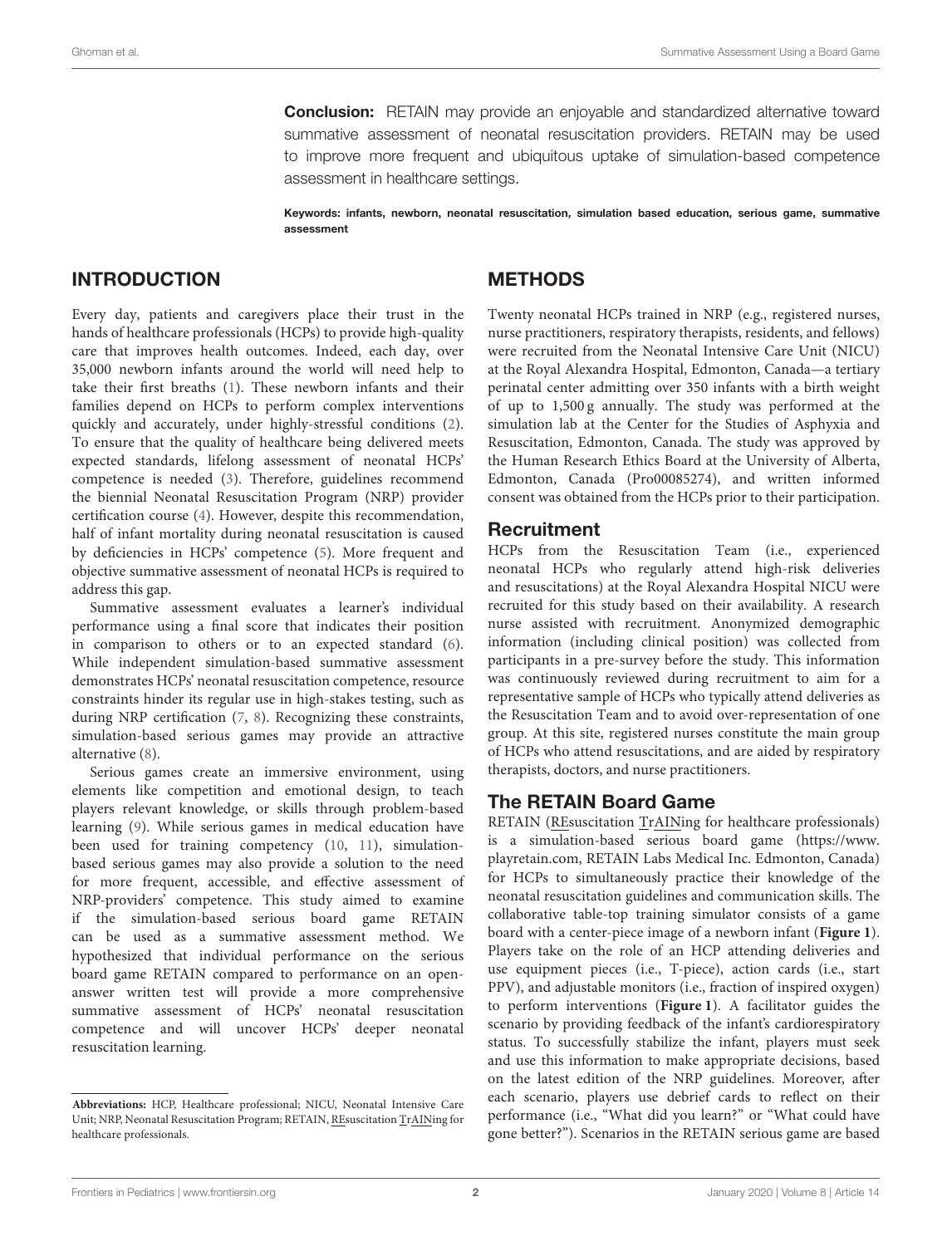

<span id="page-2-0"></span>on a clinical database of real-life resuscitations from the Royal Alexandra Hospital delivery room. They were selected to match the open-answer test (administered before the board game) in difficulty.

# Study Design

Each participant completed a demographic questionnaire (i.e., time elapsed since last NRP-recertification course) and an openanswer test to assess their neonatal resuscitation knowledge. In the open-answer test, participants were instructed to answer prompts by writing the steps they would take to resuscitate and stabilize an apneic 24-week premature infant (**[Appendix 1](#page-5-11)**). The Royal Alexandra Hospital NICU is a tertiary perinatal center that admits <350 infants with <1,500 g birthweight annually and HCPs attending deliveries are all trained in the standard protocols of care for resuscitating premature infants between 22 and 42 weeks gestation. Participants received no feedback about their performance on the open-answer test. Next, each participant completed one scenario of the RETAIN board game for about 30 min. After receiving instructions on how to play the game, participants were informed about an imminent delivery. Using action cards and equipment pieces, participants independently prepared for and performed the resuscitation of an infant with fetal bradycardia (**[Appendix 2](#page-5-11)**). The scenario was moderated by a facilitator (SKG) who reported the infant's heart rate, oxygen saturation, work of breathing, and visual appearance throughout the scenario as feedback available to the players during the game, but provided no assistance or help. While the open-answer test and the game scenario had different answer keys, the two scenarios were of comparable difficulty.

Afterwards, participants completed a post-game questionnaire that collected information about their board game habits (e.g., "How many hours do you spend playing board games in a typical month?") and mindset (e.g., "How much do you agree with the following statement? You can always change how good you are at your job").

Sessions were audio- and video-recorded using a GoPro camera (GoPro, Inc., San Mateo, CA) and they were blindly scored by a trained evaluator, which was a laborious and lengthy process. Open-answer test and game performance were scored using 7th edition NRP guidelines.

## **Measures**

The Open-answer test measure represents the cumulative score across all actions, interventions, or tasks described by the participant on the open-answer written test scenario. The maximum score for each participant, when answering all actions, interventions, and tasks correctly, was 16 points, with a range from 0 to 16. The Game Performance measure represents the cumulative score across all actions, interventions, or tasks described by the participant in the board game scenario. The maximum score for each participant, when answering all actions, interventions, and tasks correctly, was 40 points, with a range from 0 to 40. Participants were assigned one point for each correct action, intervention, or task on both measures. The Open-answer test and Game Performance measures shared 11 common actions, interventions, or tasks across both scenarios (**[Appendix 3](#page-5-11)**).

The Years of Neonatal Experience measure represents the participant's number of years of clinical neonatal experience. The Years of Board Game measure represents the participant's number of years playing board games. The Enjoyment measure represents the participants' self-reported enjoyment of playing the board game on a 5-point Likert scale  $(1 =$  Strongly Disagree to  $5 =$  Strongly Agree).

Data are presented as median [interquartile range (IQR)] or mean [standard deviation (SD)] for continuous variables. Statistical analyses were performed with RStudio AGPL v3 Desktop Open Source Edition (RStudio Inc, Boston, MA).

# RESULTS

Participants were  $n = 20$  HCPs (19 females and 1 male; 8 nurses, 4 nurse practitioners, 4 respiratory therapists, and 4 neonatal fellows) who completed NRP-recertification within the last 24 months. The median [interquartile range (IQR)] number of months since participants completed their last NRP course was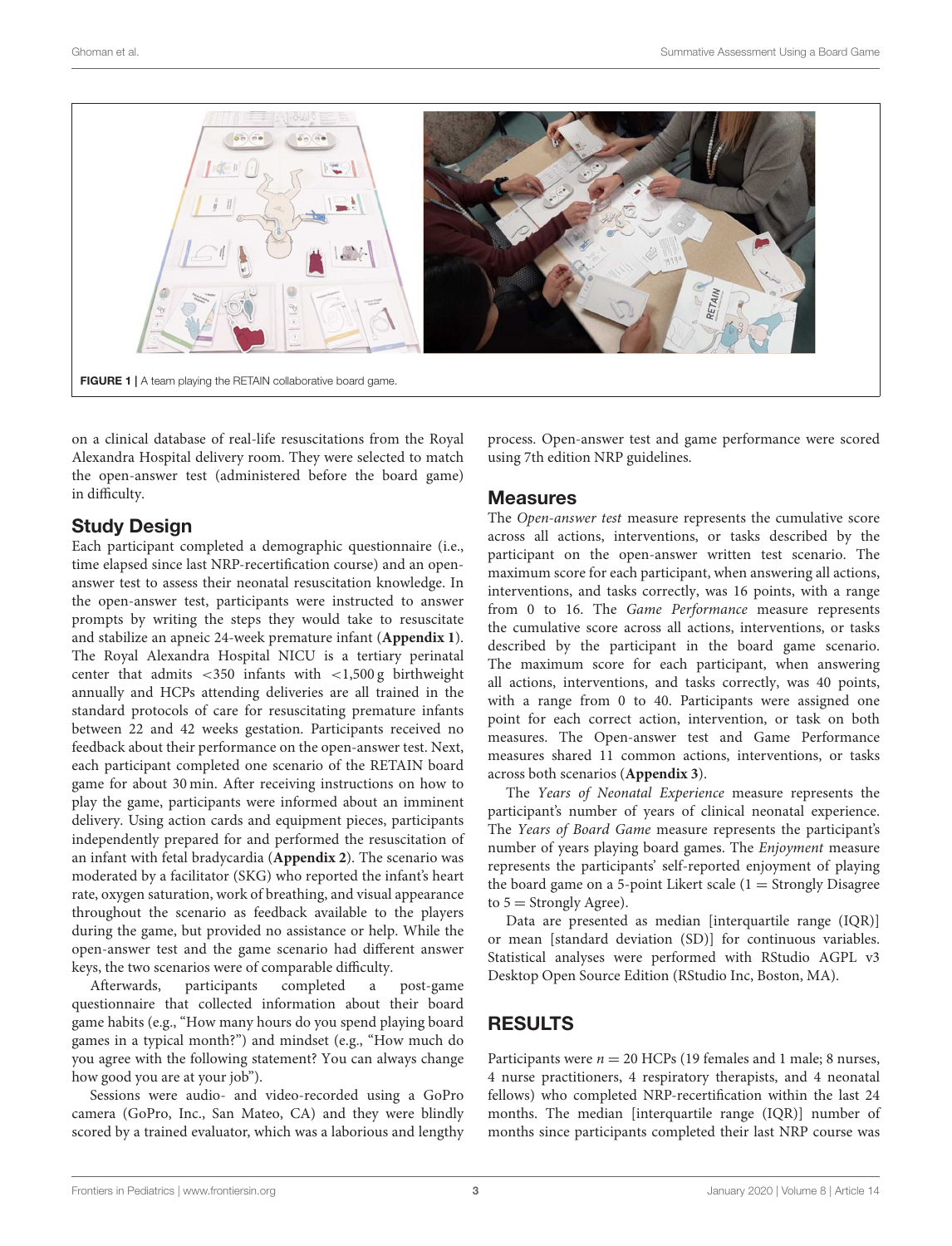6(1–10.5) years. The median(IQR) clinical neonatal experience was 10.5(3–17) years (**[Table 1](#page-3-0)**).

Overall Open-answer test performance was mean (SD) 8.6(2.1) out of 16 possible points (53%). Overall Game Performance was mean (SD) 29(3.2) out of 40 possible points (74%). Out of the 10 actions shared between the open-answer test and game scenario, performance on the open-answer test was mean (SD) 7.2(1.3) (72%) and game performance was mean (SD) 8.8(1.4) (88%). Also, the non-parametric Wilcoxon paired t-test revealed that the game score was significantly higher than the open-answer test score for the 10 shared actions (V = 17,  $p < 0.01$ ). The paired samples t-test, using a cut-off of 65% as a passing score [\(12\)](#page-5-12), revealed that 14/20 participants passed the open-answer test compared to 19/20 participants passed the *game* ( $p = 0.008$ ).

There was no difference in performance on the task of attaching the pulse oximeter between the open-answer test and the *game performance* was  $X^2 = 22.5$  ( $p = 0.11$ ), and the task of assessing breathing between the open-answer test and the game performance was  $X^2 = 0.96$  ( $p = 0.32$ ). There was also no difference on tasks of heart rate assessment or initiating positive pressure ventilation between the open-answer test and the game. The task of stimulation was administered more frequently in the game compared to the *open-answer test* ( $p = 0.003$ ).

All HCPs wrote the acronym for the six ventilation corrective steps (MR SOPA) on the open-answer test, while 18 out of the 20 HCPs correctly demonstrated all six ventilation corrective steps (MR SOPA) in the game. When further prompted to explain the steps that MR SOPA represents (Mask adjustment, Reposition airway, Suction mouth and nose, Open mouth, Pressure increase, and Alternate airway), 15 out of the 20 HCPs provided correct answers (e.g., O represents "Oxygen" instead of "Open mouth").

When asked if participants enjoyed playing the game, five strongly agreed, twelve agreed, and three were neutral. Thus, 17 out of 20 (i.e., 85%) enjoyed playing the game. The number of years of overall game board experience was median(IQR) 22.5(11–30). Specifically, 75% of participants reported playing between 1–2 h of board games per week, whereas 25% of participants reported not playing board games at all during a typical week.

<span id="page-3-0"></span>

| <b>TABLE 1</b> Descriptive data of neonatal HCP participants $(n = 20)$ .<br>Characteristics $(n = 20)$ |                                   |
|---------------------------------------------------------------------------------------------------------|-----------------------------------|
|                                                                                                         |                                   |
|                                                                                                         | 1 male                            |
| Current clinical position                                                                               | 8 nurses                          |
|                                                                                                         | 4 nurse practitioner              |
|                                                                                                         | 4 respiratory therapist           |
|                                                                                                         | 4 fellow                          |
| Neonatal experience                                                                                     | 10.5(3-17) years [median (IQR)]   |
| Time since NRP recertification                                                                          | $6(1-10.5)$ months [median (IQR)] |
| Board game experience                                                                                   | 22.5(11-30) years [median (IQR)]  |
| Enjoyment (5-point Likert scale)                                                                        | 4.1(0.6) [mean (SD)]              |

Results are reported as mean [standard deviation (SD)] for normally distributed continuous data, and as median [interquartile range (IQR)] for non-normal continuous data.

## **DISCUSSION**

Each year, millions of newborns around the world will require help from HCPs to take their first breaths [\(13\)](#page-5-13). To perform these life-saving interventions quickly and correctly, HCPs must master the knowledge and skills outlined in the neonatal resuscitation algorithm [\(4\)](#page-5-3). However, neonatal resuscitation is a highly complex task, therefore deviations from the NRP algorithm are common. Retrospective observational studies have reported clinical error rates between 28 and 54%, depending on the complexity of the resuscitation [\(14,](#page-5-14) [15\)](#page-5-15). To address this staggering gap and improve patient safety and health outcomes, frequent assessment of the HCPs' neonatal resuscitation competence is needed as a quality-improvement strategy [\(3\)](#page-5-2).

Simulation is an effective method to train neonatal resuscitation and it has been incorporated during the NRP provider certification as a team-based exercise [\(16\)](#page-5-16). Although simulation is often used to train HCPs' knowledge and skills, it remains an underutilized method to assess HCPs' clinical competence [\(7\)](#page-5-6). This is because current approaches present barriers to the uptake of frequent simulation-based summative assessment in continuing neonatal resuscitation healthcare education [\(7\)](#page-5-6).

Simulation is often unstructured, largely left at the discretion of the instructor, which may lead to conflicting evidence of its validity and reliability [\(7\)](#page-5-6). In contrast, while traditional assessment formats (e.g., multiple-choice exams) provide a standardized alternative, these methods are often not relevant to the healthcare competency being tested (e.g., psychomotor skill) [\(6,](#page-5-5) [17\)](#page-6-0). Moreover, summative assessments usually lack feedback or provide poorly designed feedback at the end, which may either demotivate HCPs from continuing health professional education [\(6,](#page-5-5) [17\)](#page-6-0) or be received too late to be of use in the current learning context. Furthermore, resource constraints present a major barrier to frequent opportunities for high-fidelity simulation-based assessment [\(7,](#page-5-6) [8\)](#page-5-7).

Serious games like RETAIN present an attractive alternative, with the potential to overcome the limitations of traditional summative assessment methods of clinical competence. The RETAIN board game provides a standardized approach to simulation, using evidence-based simulation scenarios and a structured scoring system for instructors to evaluate HCPs' performance [\(18\)](#page-6-1). As a simulation-based serious game, RETAIN maintains its clinical relevance while meeting educational expectations as a summative assessment tool. Therefore, HCPs are provided with more meaningful feedback, as when players perform the correct steps of the neonatal resuscitation algorithm in the correct order, the infant's health improves and is successfully stabilized. Conversely, if inappropriate actions are taken, the infant's health deteriorates indicated by poor cardiorespiratory feedback. Lastly, RETAIN is accessible by HCPs from a variety of resources (e.g., no external resources or Internet connections are necessary) or backgrounds (i.e., the current work suggests that most participants are familiar with board games) and it can be used whenever and wherever is convenient [\(18\)](#page-6-1), depending on the time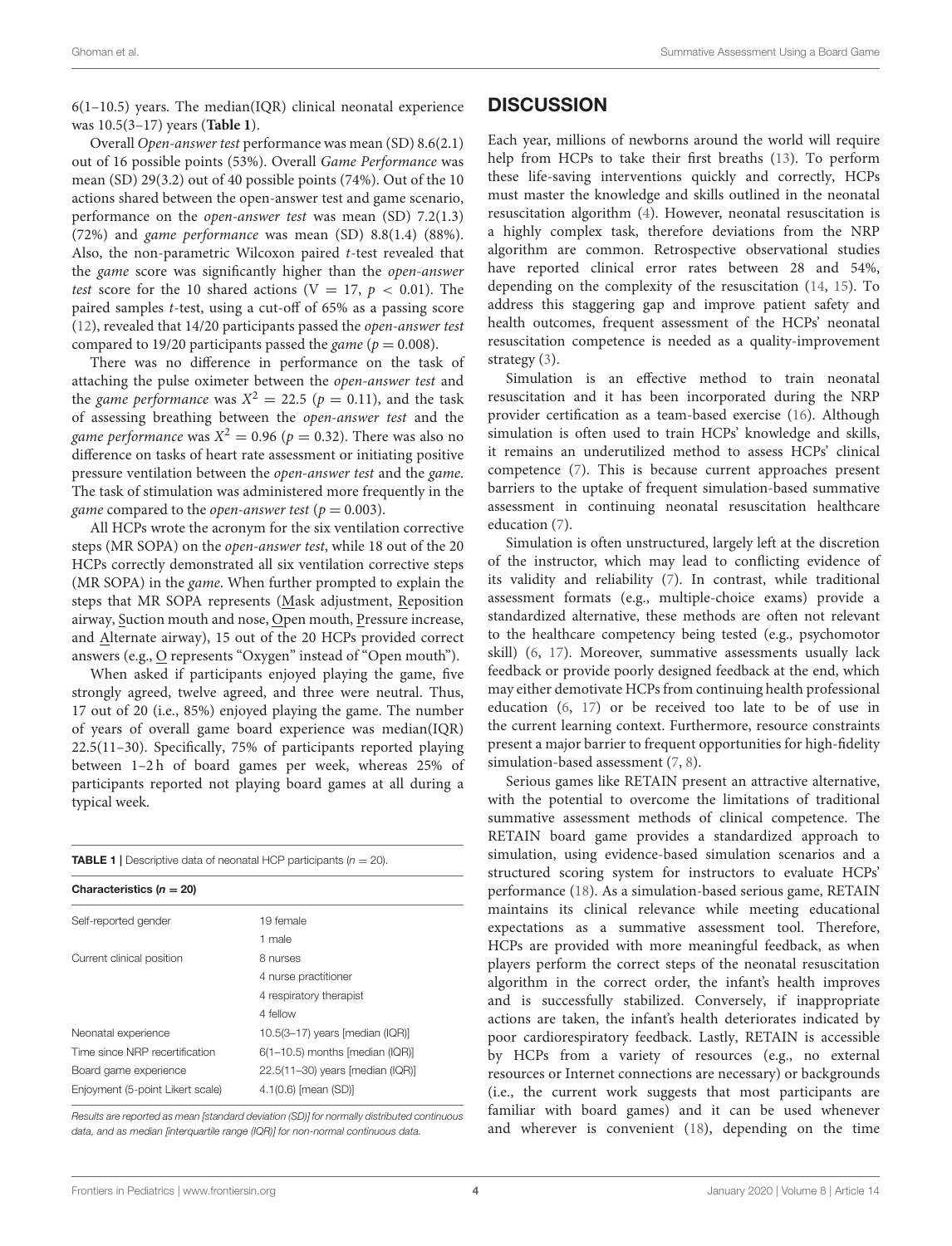available between neonatal resuscitation tasks to keep their NRP skills sharp.

Initially, RETAIN was developed for training neonatal resuscitation competence [\(18–](#page-6-1)[20\)](#page-6-2). However, the present study focuses on evaluating if the RETAIN board game can also be utilized as a summative assessment of HCPs' neonatal resuscitation competence. Summative assessments evaluate an individual at the end of a learning unit by generating a final report of their performance, as demonstrated on a particular task, in comparison to their peers or to an expected standard [\(6,](#page-5-5) [21\)](#page-6-3). Therefore, we compared HCPs' performance on the RETAIN game to their performance on a traditional summative assessment method (i.e., a written open-answer test).

Participants were experienced neonatal HCPs from a tertiary perinatal care center, with a median experience of 10.5 years. Therefore, we expected participants to be competent at providing neonatal resuscitation. We observed that HCPs demonstrated improved performance on the RETAIN board game, compared to their performance on the open-answer summative assessment. Moreover, while only 14 out of 20 HCPs passed the open-answer assessment, 19 out of 20 HCP participants passed the game assessment ( $p = 0.008$ ). Therefore, RETAIN may be a more telling assessment of actual neonatal resuscitation competence that may uncover learning aspects missed by more traditional NRP assessments.

The RETAIN board game seemed to uncover more of HCPs' knowledge of the neonatal resuscitation algorithm, compared to their responses on the open-answer summative assessment. For example, to assess knowledge of the ventilation corrective steps, the open-answer summative assessment elicited "1. MR. SOPA," whereas the RETAIN game elicited: "1. Mask adjustment, Reposition airway, 2. Continue PPV and reassess, 3. Suction mouth and nose, Open mouth, 4. Continue PPV and reassess, 5. Pressure increase, 6. Continue PPV and reassess, 7. Alternate airway, 8. Intubation preparation, 9. Continue PPV and reassess." While the open-answer test has the benefit of testing declarative knowledge rather than recognition, prompts during written simulation-based scenarios are often under-designed to elicit all the information sought by the assessor. It becomes difficult to adequately assess the learners' internal knowledge, as the learner must understand the question, then understand what the assessor is expecting, and then understand how to answer the question, all without feedback. In contrast, RETAIN offers opportunities for the assessor to provide meaningful feedback in real-time to prompt the learner for additional information of the important steps of neonatal resuscitation, similar to traditional simulation-based assessment (e.g., Objective Structured Clinical Examination). RETAIN potentially offers the benefits of a more standardized and robust simulation-based assessment method, while remaining resource-conservative similar to a traditional open-answer test.

Overall, players reported enjoying the game. This suggests that RETAIN might be a more attractive alternative for the assessment of HCPs.

Neonatal HCPs are expected to deliver high-quality care for some of the most vulnerable patients. Better health

outcomes for newborn infants begin with better education for neonatal HCPs. Frequent and standardized summative assessment of neonatal resuscitation competence contributes to improved healthcare delivery and patient safety. The results from this study indicate that RETAIN may provide an alternative approach to assess how deeply learners understood the neonatal resuscitation algorithm. Furthermore, the RETAIN simulationbased board game provides an effective and engaging alternative to traditional summative assessment methods (e.g., multiple choice questionnaire, open-answer written test, etc.) [\(7\)](#page-5-6). In addition, the RETAIN serious board game has the potential to overcome barriers (i.e., test-taking anxiety) of traditional summative assessment approaches. Other factors may influence participants' performance in the game, such as their mindset or their time elapsed until their last NRP course, as we have shown in our prior research using a video game [\(2\)](#page-5-1). More research needs to be conducted to see if our prior results hold in the context of a board game.

Potential applications of RETAIN as a summative assessment include assessing preparedness for the NRP-provider course, assessing competency at the end of the recertification course, or for quality improvement strategies to continuously assess HCPs' competence in providing neonatal resuscitation.

# LIMITATIONS

Training with the RETAIN board game has been reported to improve knowledge retention of the neonatal resuscitation algorithm. However, we provided no guidance or help to participants. Therefore, the game functioned as a true summative assessment in this study. In addition, different interventions were required to successfully stabilize the infant across the two scenarios. While the two scenarios were of comparable difficulty considering the case history/extreme prematurity, comparison between the assessment methods may be limited to only the ten actions shared across both scenarios. Concomitantly, with a larger sample, a randomized assessment to either the openanswer test or the board game to be administered first will be considered to ensure no inadvertent learning happens during the traditional open-answer test.

In the open-answer test, participants needed to resuscitate, and stabilize an apneic 24-week premature infant. However, this scenario may need adaptation if used in future research, as we acknowledge that the practices of resuscitating premature infants may vary across cultures.

Another limitation was that, although players could see all the action cards while playing, potentially cuing their knowledge, similar conduits are also present during traditional simulation (i.e., the NRP algorithm flowchart posted at the bedside). However, this may have meant that the open-answer test measured declarative knowledge while the board game measured recognition of knowledge. Lastly, only 20 HCPs were recruited, and the limited number of data points precluded deeper analysis, such as between sub-groups analyses. This limitation stems from the time-intensive and effort-intensive administration and coding of the board game assessment and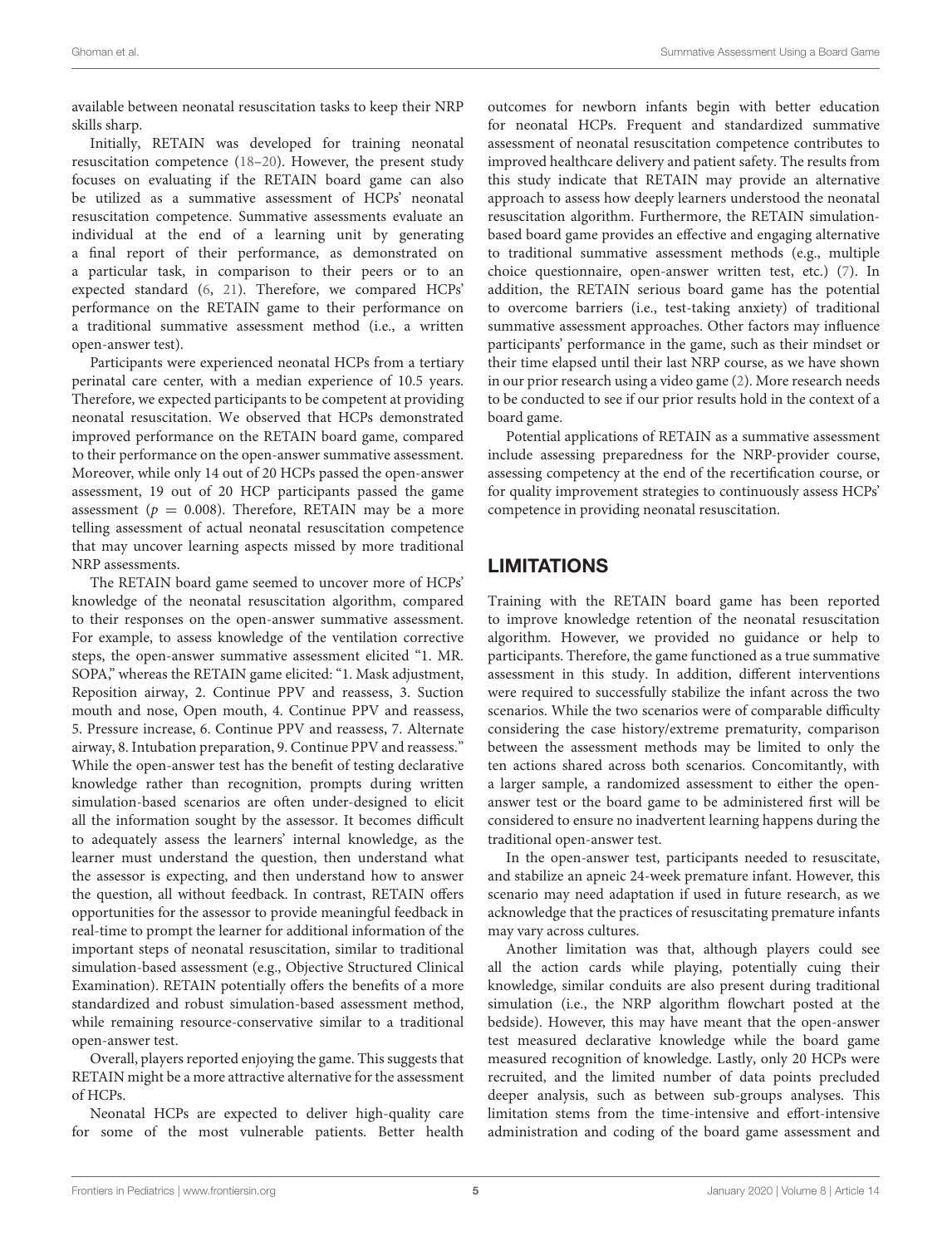data, as well as from the limited number of HCP available to participate due to their busy work schedules. These limitations will be addressed in future RETAIN studies after collecting more data. Meanwhile, this is the first study to examine if the RETAIN board game can be used as a summative assessment tool.

## **CONCLUSION**

The current approach to assess neonatal resuscitation competence is infrequent, non-standardized, and potentially resource-intensive. The serious board game RETAIN provides an alternative toward objective and robust summative assessment of neonatal HCPs' resuscitation competence. Importantly, RETAIN offers an enjoyable, convenient, and low-maintenance learning environment, which may be motivating for continuing HCP education.

## DATA AVAILABILITY STATEMENT

All datasets generated for this study are included in the article/**[Supplementary Material](#page-5-11)**.

# ETHICS STATEMENT

The study was approved by the Human Research Ethics Board at the University of Alberta, Edmonton, Canada (Pro00085274), and written informed consent was obtained from the HCP participants prior to participation. The patients/participants

## **REFERENCES**

- <span id="page-5-0"></span>1. Wyckoff MH, Aziz K, Escobedo MB, Kapadia VS, Kattwinkel J, Perlman JM, et al. AHA neonatal RCP resuscitation 2015. Circulation. (2015) 132:S543–60. doi: [10.1161/CIR.0000000000000267](https://doi.org/10.1161/CIR.0000000000000267)
- <span id="page-5-1"></span>2. Cutumisu M, Brown MRG, Fray C, Schmölzer GM. Growth mindset moderates the effect of the neonatal resuscitation program on performance in a computer-based game training simulation. Front Pediatr. (2018) 6:195. doi: [10.3389/fped.2018.00195](https://doi.org/10.3389/fped.2018.00195)
- <span id="page-5-2"></span>3. Institute of Medicine. Crossing the Quality Chasm: A New Health System for the 21th Century IOM. Washington, DC: National Academy Press (2001). Available from: [https://www.google.com/url?](https://www.google.com/url?sa=t&rct=j&q=&esrc=s&source=web&cd=2&cad=rja&uact=8&ved=2ahUKEwihluq9nqrbAhVMMqwKHbB5CIUQFjABegQIARA2&url=https%3A%2F%2Fwww.ncbi.nlm.nih.gov%2Fpubmed%2F25057539&usg=AOvVaw2n7IFYbHsvKUA3w9ykPndN) [sa=t&rct=j&q=&esrc=s&source=web&cd=2&cad=rja&uact=8&ved=](https://www.google.com/url?sa=t&rct=j&q=&esrc=s&source=web&cd=2&cad=rja&uact=8&ved=2ahUKEwihluq9nqrbAhVMMqwKHbB5CIUQFjABegQIARA2&url=https%3A%2F%2Fwww.ncbi.nlm.nih.gov%2Fpubmed%2F25057539&usg=AOvVaw2n7IFYbHsvKUA3w9ykPndN) [2ahUKEwihluq9nqrbAhVMMqwKHbB5CIUQFjABegQIARA2&url=](https://www.google.com/url?sa=t&rct=j&q=&esrc=s&source=web&cd=2&cad=rja&uact=8&ved=2ahUKEwihluq9nqrbAhVMMqwKHbB5CIUQFjABegQIARA2&url=https%3A%2F%2Fwww.ncbi.nlm.nih.gov%2Fpubmed%2F25057539&usg=AOvVaw2n7IFYbHsvKUA3w9ykPndN) [https%3A%2F%2Fwww.ncbi.nlm.nih.gov%2Fpubmed%2F25057539&usg=](https://www.google.com/url?sa=t&rct=j&q=&esrc=s&source=web&cd=2&cad=rja&uact=8&ved=2ahUKEwihluq9nqrbAhVMMqwKHbB5CIUQFjABegQIARA2&url=https%3A%2F%2Fwww.ncbi.nlm.nih.gov%2Fpubmed%2F25057539&usg=AOvVaw2n7IFYbHsvKUA3w9ykPndN) [AOvVaw2n7IFYbHsvKUA3w9ykPndN](https://www.google.com/url?sa=t&rct=j&q=&esrc=s&source=web&cd=2&cad=rja&uact=8&ved=2ahUKEwihluq9nqrbAhVMMqwKHbB5CIUQFjABegQIARA2&url=https%3A%2F%2Fwww.ncbi.nlm.nih.gov%2Fpubmed%2F25057539&usg=AOvVaw2n7IFYbHsvKUA3w9ykPndN)
- <span id="page-5-3"></span>4. Weiner GM. Textbook of Neonatal Resuscitation (NRP). 7th ed. Zaichkin J, editor. Chicago, IL: American Academy of Pediatrics (2016).
- <span id="page-5-4"></span>5. Joint Commission. Sentinel Event Alert: Preventing Infant Death and Injury During Delivery. (2010). Available online at: [http://www.jointcommission.org/](http://www.jointcommission.org/SentinelEvents/SentinelEventAlert/sea_30.htm?print=yes[9/) [SentinelEvents/SentinelEventAlert/sea\\_30.htm?print=yes\[9/](http://www.jointcommission.org/SentinelEvents/SentinelEventAlert/sea_30.htm?print=yes[9/) (accessed July 30, 2004).
- <span id="page-5-5"></span>6. Yüksel HS, Gündüz N. Formative and summative assessment in higher education: opinions and practices of instructors. Online Submiss. (2017) 3:3. doi: [10.5281/zenodo.832999](https://doi.org/10.5281/zenodo.832999)
- <span id="page-5-6"></span>7. Steadman RH, Huang YM. Simulation for quality assurance in training, credentialing and maintenance of certification. Best Pract Res Clin Anaesthesiol. (2012) 26:3–15. doi: [10.1016/j.bpa.2012.01.002](https://doi.org/10.1016/j.bpa.2012.01.002)
- <span id="page-5-7"></span>8. Ward RC, Muckle TJ, Kremer MJ, Krogh MA. Computer-based case simulations for assessment in health care: a literature review of validity

provided their written informed consent to participate in this study.

# AUTHOR CONTRIBUTIONS

GS, SG, and MC: conception, drafting of the manuscript, critical revision of the manuscript, and final approval of the manuscript.

## FUNDING

We would like to thank the public for donating money to our funding agencies: SG was recipient of the Maternal and Child Health (MatCH) Scholarship (supported by the University of Alberta, Stollery Children's Hospital Foundation, Women and Children's Health Research Institute, and the Lois Hole Hospital for Women) and the University of Alberta Department of Pediatrics Graduate Recruitment Scholarship. MC was a recipient of the SSHRC Insight Development and NSERC Discovery Grants. GS was a recipient of the Heart and Stroke Foundation/University of Alberta Professorship of Neonatal Resuscitation, a National New Investigator of the Heart and Stroke Foundation Canada and an Alberta New Investigator of the Heart and Stroke Foundation Alberta.

## SUPPLEMENTARY MATERIAL

<span id="page-5-11"></span>The Supplementary Material for this article can be found [online at: https://www.frontiersin.org/articles/10.3389/fped.](https://www.frontiersin.org/articles/10.3389/fped.2020.00014/full#supplementary-material) 2020.00014/full#supplementary-material

evidence. Eval Heal Prof. [\(2019\) 42:82–102. doi: 10.1177/0163278717](https://doi.org/10.1177/0163278717718609) 718609

- <span id="page-5-8"></span>9. Gorbanev I, González RA, Delgadillo V, Pomares A, Yepes FJ, Cortes A, et al. A systematic review of serious games in medical education: quality of evidence and pedagogical strategy. Med Educ Online. (2018) 23:1438718. doi: [10.1080/10872981.2018.1438718](https://doi.org/10.1080/10872981.2018.1438718)
- <span id="page-5-9"></span>10. Graafland M, Schraagen J, Schijven M. Systematic review of serious games for medical education and surgical skills training. Br J Surg. (2012) 99:1322–30. doi: [10.1002/bjs.8819](https://doi.org/10.1002/bjs.8819)
- <span id="page-5-10"></span>11. Sipiyaruk K, Gallagher JE, Hatzipanagos S, Reynolds PA. A rapid review of serious games: from healthcare education to dental education. Eur J Dent Educ. (2018) 22:243–57. doi: [10.1111/eje.12338](https://doi.org/10.1111/eje.12338)
- <span id="page-5-12"></span>12. The United States Medical Licensing Examination. InCUS - Invitational Conference on USMLE Scoring. In: Federation of State Medical Boards (FSMB) and National Board of Medical Examiners (NBME) (2019). Available online at:<https://www.usmle.org/inCus/#updates> (accesssed October 2, 2019).
- <span id="page-5-13"></span>13. Aziz K, Chadwick M, Baker M, Andrews W. Ante- and intrapartum factors that predict increased need for neonatal resuscitation. Resuscitation[. \(2008\) 79:444–52. doi: 10.1016/j.resuscitation.2008.](https://doi.org/10.1016/j.resuscitation.2008.08.004) 08.004
- <span id="page-5-14"></span>14. Thomas EJ, Sexton JB, Lasky RE, Helmreich RL, Crandell DS, Tyson J. Teamwork and quality during neonatal care in the delivery room. J Perinatol. (2006) 26:163–9. doi: [10.1038/sj.jp.7211451](https://doi.org/10.1038/sj.jp.7211451)
- <span id="page-5-15"></span>15. Carbine DN, Finer NN, Knodel E, Rich W. Video recording as a means of evaluating neonatal resuscitation performance. Pediatrics. (2000) 106:654–8. doi: [10.1542/peds.106.4.654](https://doi.org/10.1542/peds.106.4.654)
- <span id="page-5-16"></span>16. Ades A, Lee HC. Update on simulation for the neonatal resuscitation program. Semin Perinatol[. \(2016\) 40:447–54. doi: 10.1053/j.semperi.2016.](https://doi.org/10.1053/j.semperi.2016.08.005) 08.005